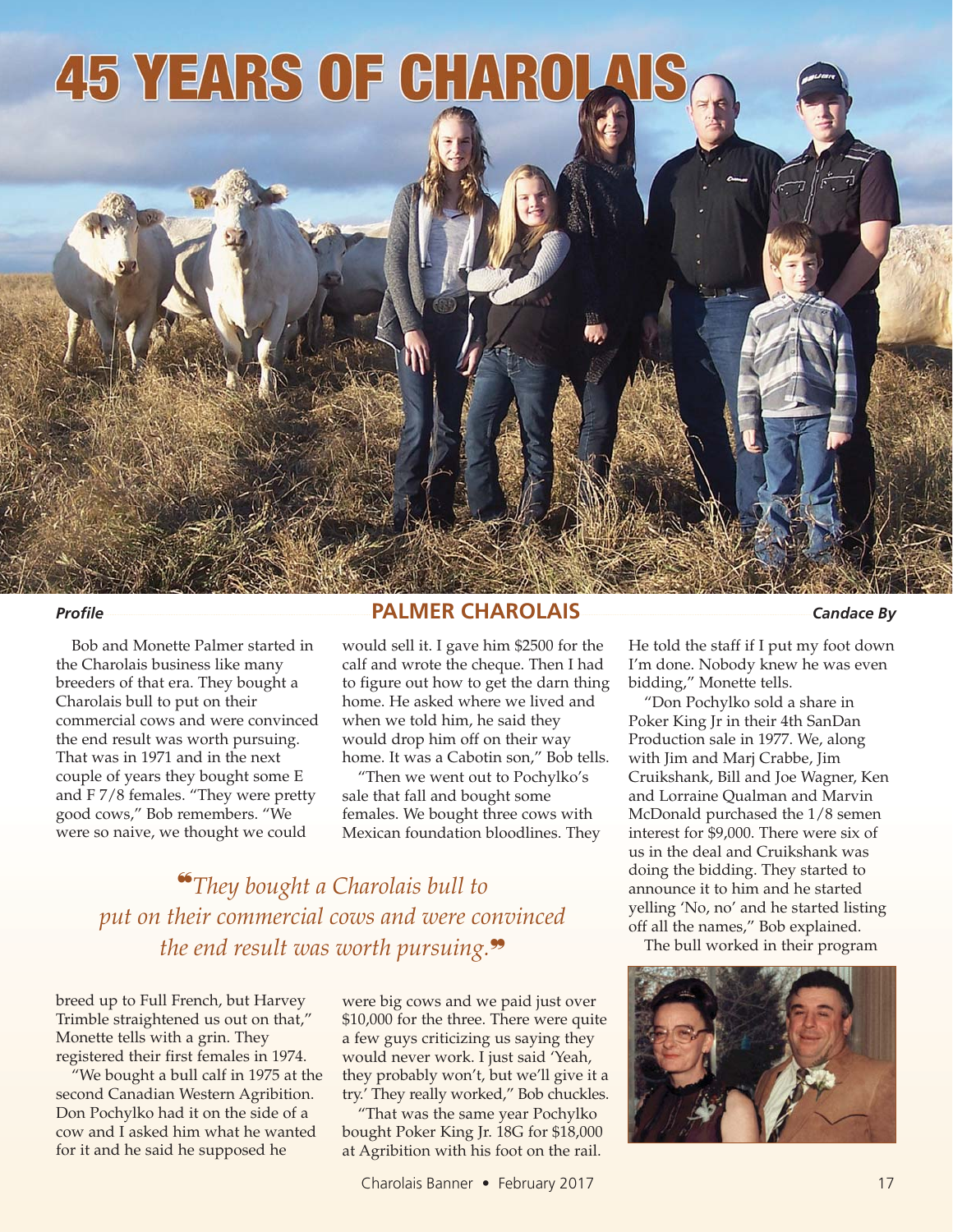

*Miss RGP Perfection 1 125L sold to Stone-Del Farms and went on to be U.S. National Champion*

and produced many champions and high sellers. RGP Perfection 1 125L sold in the SanDan sale in 1979. Don Phillips, of Stone Del Farms, Hartville, Ohio, bought the Poker King heifer calf for \$9000 and she went on to be the U.S. National Champion. "It was the place to sell cattle in the day, you couldn't move in that barn for people," says Monette.

RGP Perfection 1 125L was a granddaughter of one of the Mexican Foundation females that everyone said wouldn't work.

"In 1978, Henry Begrand, Ken Teneycke and Harry Fleury came to interview us to see if we were worthy of being members to the Hub Charolais Breeders club," Monette laughs. "We ended up in one heck of a party that afternoon and we were in the club."

"We participated in a sale in Saskatoon Kunkle put together. There was a little show before and they started the sale with the champion heifer and it only brought \$1500. I thought this isn't good. We had a decent heifer but I was no fitter. They kept selling and got down to 1100 and 1200 dollars. I thought 'oh geez, we're giving ours away.' Then she came in the ring and brought \$3200. After that we got Neil and Lorna McMillan to look after the cattle we took out," says Bob.

Miss RGP Kay 65M was also purchased inside a female and turned into a great success story for Bob and Monette. She was shown extensively and was the 1984 World Charolais Show Grand Champion Female with her twin Knockout heifer calves at side, Starlight and Starbright.

They sold in the Hub sale for many years and in the Sterling Collection for a couple of years. "We sold in the Copper Classic Sale at Crawford's place outside of Regina. The sale was held in conjunction with Canadian Western Agribition. We never dreamed that sale would be that strong. We sold some polled cows in that sale for \$3500-4000, which was not expected, but there just weren't many polled cattle available."

"We didn't have a lot of cattle, so we only consigned a couple to sales, but we had a lot of fun participating."

The Palmer semen tank was very valuable. When they sold in a sale, the female always came with breeding rights to anything in their tank, and it went deep. They bought into a lot of quality bulls. "Probably the best bull we ever bought was E-CEE Katmandu 200B. He fixed every problem in the herd. We bought him out of the Sterling Collection sale from Emile Carles and kept the walking rights. Perrots and Rairdans had semen interests. He was a changer, he had some thickness to him. The breed had been going through some tall, lean genetics and Kat gave us a group of females that really worked. We later bought another bull from him that is still in use in the herd – the Rhapsody bull."

In 1981, they were struck hard by drought. They had no pasture and no feed. They were forced to sell fifty cow/calf pairs. They were really worried, as droughts don't affect one operation alone. Wagners also sold

❝*In 1983, Bob and Monette were named the Saskatchewan Charolais Association Breeder of the Year at the Saskatchewan Royal.*❞

animals in the sale. "We had a pre-sale party the night before and it was quite a party. We had dancing girls and everything. It was quite a night and the stands were full the next day." They still get choked up thinking about the support they experienced at that sale. "Breeders from Alberta and Saskatchewan really came out to help us that day." *continued on page 20*



*The Buffalo Days show crew in 1985: Lorna and Neil MacMillan, Monette, Calvin Booker and Velon*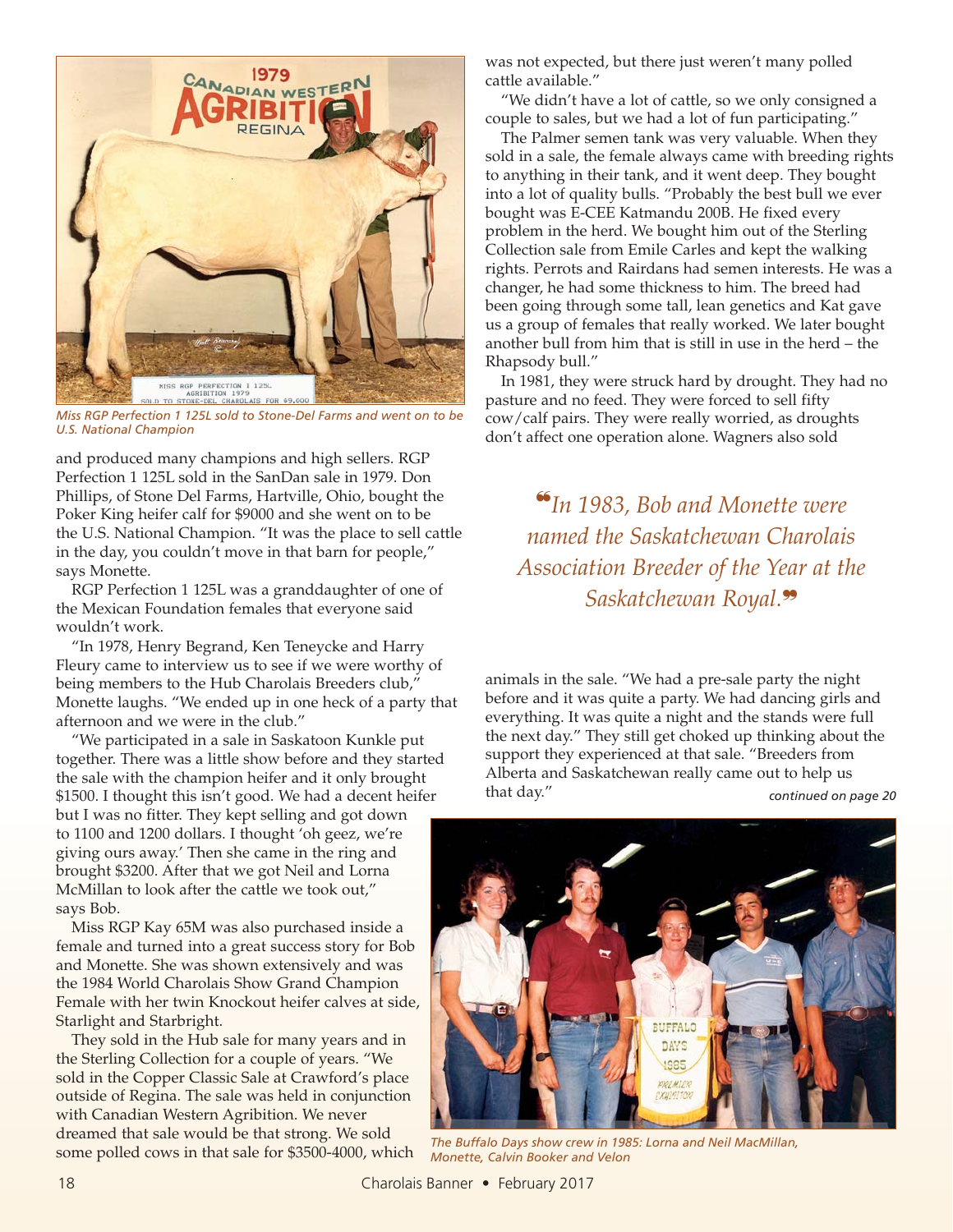

*Miss RGP Kay 65M – 1984 Grand Champion Female World Show in Red Deer*

In 1983, Bob and Monette were named the Saskatchewan Charolais Association Breeder of the Year at the Saskatchewan Royal. This was an annual event that included the AGM, a very strong sale and a dress-up banquet where awards were presented.

In June, 1990, they hosted a successful sale on their farm the day after the Moose Jaw Royal. It was called Palmer & Friends and everyone just sold one or two lots.

Monette served as a director on the Saskatchewan Charolais Association board for a term. They supported the work of the association by making sure fundraisers went well. They are proud owners of many quilts auctioned at the Saskatchewan Royals over the years. They also did their

share of judging. Bob judged the PNE show in Vancouver for Charolais and Simmental in 1987. Together they judged Ag-Ex in Brandon. Bob also selected cattle for the Agribition Sale on behalf of the SCA in 1984, 1987 and 1989. In 1989, they worked together to select the cattle for the Sask Royal in Lloydminster. In 2001, Bob and Monette were named to the Saskatchewan Charolais Association Honour Scroll.

The memories from their early days are vivid and colourful. The industry was full of really strong characters of all different shades. It was an era where a lot of investment money was spent in Canada from the United States. There were lots of suspicious money sources for sure, but everybody enjoyed the excitement.

Bob and Monette travelled a lot through out Canada and the United States and believe the people are the best part of the business.

Velon Herback is their nephew and spent all of his weekends and holidays on the farm with his grandparents, Hazel and Gordon Palmer. When he was born, his mother was still in university, so his grandparents helped out. As he got older, he would ride the bus out on Friday and go back on Sunday night. Their place is just four miles west of where Velon lives now.

"My Uncle Jack used to feed a bunch of pigs for butchering and my Grandma gave me a weanling pig for doing chores. I wasn't very old, but I sold that and the following summer I bought a Holstein calf. My Uncle Jack picked it up for me at the stockyards and I bottle fed it all summer. I sold it and did that for a couple of more summers. When I had enough money, I bought a purebred heifer from Bob and Monette in the Hub Breeders Sale. I would have been about 11. She just stayed with their cows and I got hooked up with Neil and Lorna McMillan showing cattle at summer shows," explains Velon.

"I kept some daughters from her and had the odd bull calf that got sold and that was how my herd started. I bought my first quarter of pasture when I was sixteen out in the valley. Bob bought two quarters and I bought one. I couldn't have done it without him, I had no collateral. Having no



*RGP Cyclone 120C – 1993 Agribition Reserve Junior Futurity*



*Champion, sold to Reich Charolais, ND Bob and Monette received the SCA Honour Scroll in 2001 from Cam Sparrow*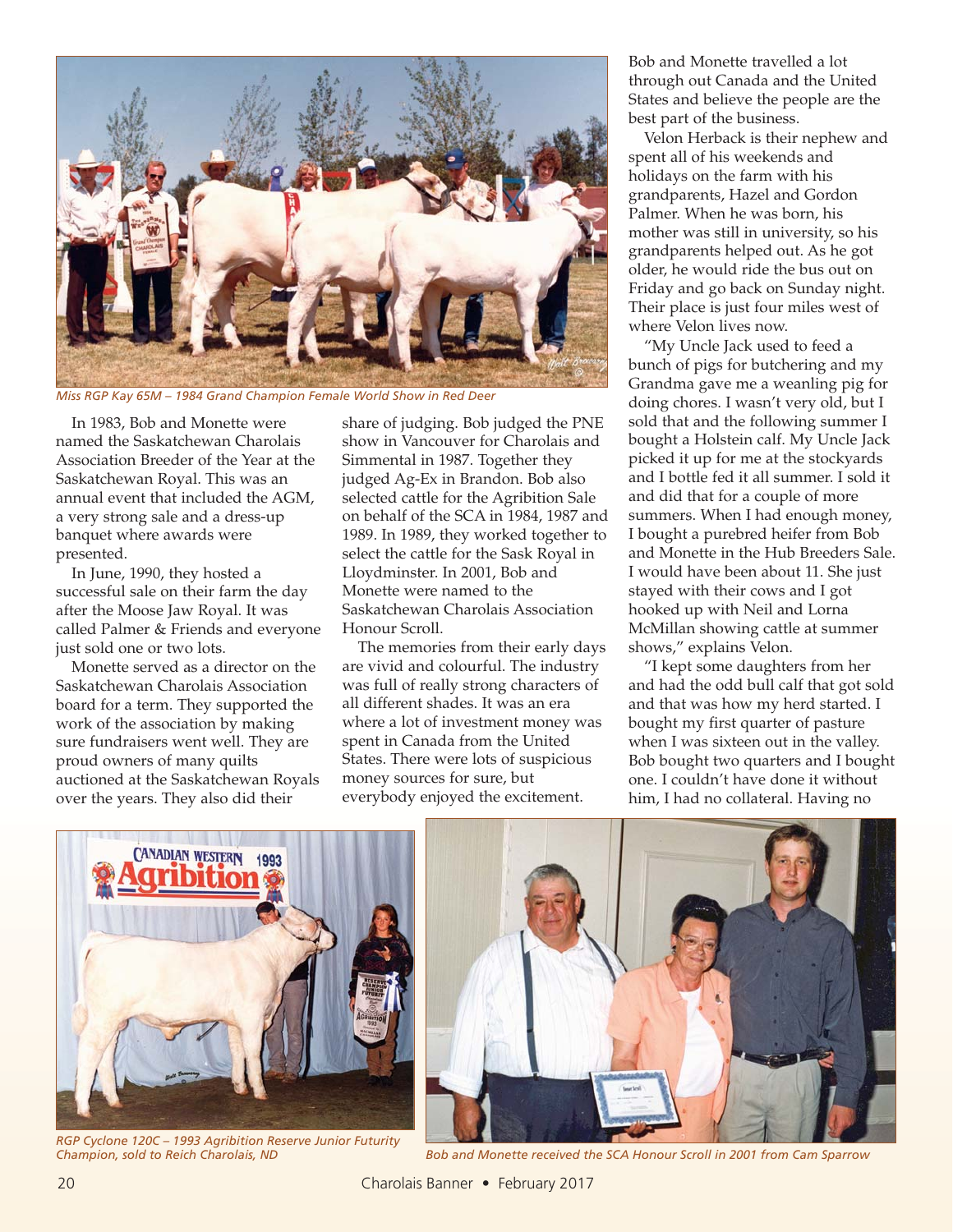## ❝*Having no children of their own, they generously made a place for me in the operation and helped me get started.*❞

children of their own, they generously made a place for me in the operation and helped me get started. Once I was old enough to do more than simple chores, I spent most of my time here and stayed in Bob and Monette's basement."

"When I graduated, I took welding and I knew I didn't want to do that my whole life. I talked to Bob and Monette and Bob cosigned a loan through Farm Credit so I could buy more cows. Bob and Monette had a production sale on the farm in 1990 and I think I was volume buyer in the sale and that is when I moved here full time. Bob gave me free reign to breed my females from his semen tank."

Originally the farm was Gordon Palmer and his sons Larry, Jack and Bob. Before Gordon and Hazel passed away, they dispersed their land to their kids. So when Velon decided he was going to farm, his Mom (the only daughter of Hazel and Gordon). made a deal to see that Velon got her half section. "That really helped because I could use it for collateral on other land."

Larry, Jack and Bob continued the family operation and now it is being taken over by the next generation. Doug, Lenny and Velon are three cousins who are getting it done.



*A sample of the commercial herd*

"I first moved into a little house by the highway and rode my dirt bike back and forth. Then I moved an old house trailer where the house is now, but I showered and ate at Monette's, as I couldn't afford to get the plumbing and electricity done until near the end of summer."

"Once I moved here, I started to

buy a bit of land here and there. Bob and Monette both taught me about cows. At that time, Monette spent as much time outside as Bob. I never was in 4-H, but I did go to CCYA attending the Regina, Ridgetown and Waterton conferences. I was on the Saskatchewan Charolais Youth Board for a few years with Robyn Carles, Victor Rosso and maybe Layne Evans. We decided to have a goat raffle at Agribition to make some money. Layne and I went and bought this goat and we sold raffle tickets. It was the kind of raffle where you bought a ticket and put someone else's name on it and it was supposed to be fun, but we got into so much trouble. The darn goat got away and ran down the front of the stalls and cattle were spooked and jerked back on their neck ropes and ropes were breaking. George Anderson made the draw and Dick Carmichael won. He donated it back to the juniors, so we sold it in the Agribition sale and an Ontario breeder bought it. Then we got in trouble from the goat breeders because they thought we were making

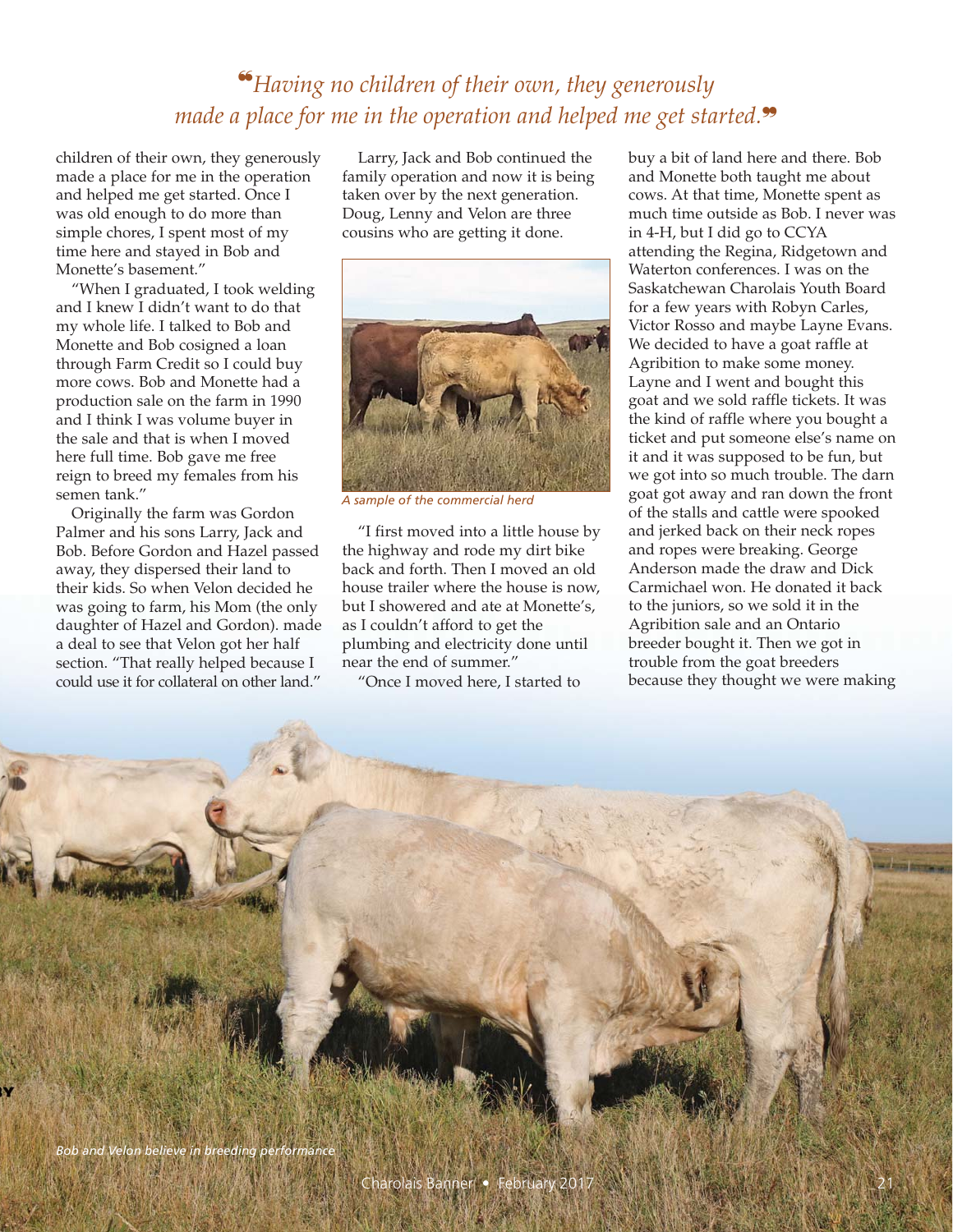



*Two of the most influential bulls in the program in the last 20 years were E-CEE Katmandu 200B (left) and Merit 7879U (Rhapsody) (above)*

fun of their breed. It didn't turn out as we had hoped."

Velon started dating Leah in the summer of 1997 and they were married in 2001. She convocated from U of S and is a Chartered Professional Accountant. In January, 2002, the opportunity to open her own firm in Davidson arose when a lady who had been doing a lot of bookkeeping retired. Leah started her own business renting a space in a law office and later bought the dental building and renovated it. "It works great because it has a little suite in it and the kids can come after school and go to their music and dance lessons and come home with me when their activities are finished," explains Leah.

"The first summer after I started my own business I found out I was pregnant, so I hired someone to work for me and I think I took two weeks off when Hunter was born. Thank God for my Mother as she helped me a lot. I have the same full time employee now and we put some long hours in during tax season, but we work well together. I do municipal audits, corporates in town, bookkeeping, payrolls and village audits but the farm corporates are the majority of my clients."

Now Velon farms about twenty quarters of grain land and fifteen quarters of pasture. He has about

160-170 commercial cows and 90 purebreds. Bob has about 60 purebreds. Hunter, the oldest son of Velon and Leah, has started building a herd. Bob has let him go in and pick some heifers from his pen for doing chores and stuff. He has six purebreds and one commercial cow now. I also bought a Stars donation heifer last year and gave it to Hunter for all the work he does to start his commercial herd."

The commercial cows are basically Simmental/Red Angus. They started out Charcross cows but they are slowly switching over and any replacements they buy are red and red baldies now. Velon has been buying replacements out of the Agribition Commercial sale and also from a bull customer in a Swift Current sale. "I stay with the people I know are raising their own and not people that go out and buy groups to make packages. Then I know what I am getting. I like to use bigger performance bulls on them. I would say the cows are 1500 to 1700 pounds. I have been buying more Simmental influenced females, so they do get a bit bigger."

"Our commercial and purebred herds calve at the same time and we start in January. When we breed, our commercial cows get two fresh bulls everyday. We rotate them through the herd, pulling two out of a pen and putting two fresh ones in. We do that for the first cycle for sure so the bulls are always fresh and don't get run down. Then I usually have some extra bulls that I put out with them when they go to pasture. The bulls are always fresh and it keeps them in shape and keeps your calving tightened up. You can't do that with the purebreds."

"Our commercial calves probably average 108-110 pounds. If my cows can have that calf, I want it, I don't want a 90 lb. calf. In my opinion, it is like having a 50 bushel canola crop and throwing 10 bushels away because your bin won't hold it. You want as much out of them as you can get. It is January when we calve so we are around to make sure we don't lose ears. I don't think I would have any trouble calving on grass, but the last few years we have weaned calves that were pushing a thousand pounds. We wean as soon as I can get off the combine and we sell at SLS in Saskatoon. I have marketed my calves privately. I wanted to market my calves in a pre-sort weighing them off the truck because they are old enough. I would lose too much with shrink on an overnight stand. I also wanted to sell as a package, not mixed in with anyone else's cattle. Saskatoon allows me to do that and we have topped *continued on page 24*

❝*In my opinion, it is like having a 50 bushel canola crop and throwing 10 bushels away because your bin won't hold it.*❞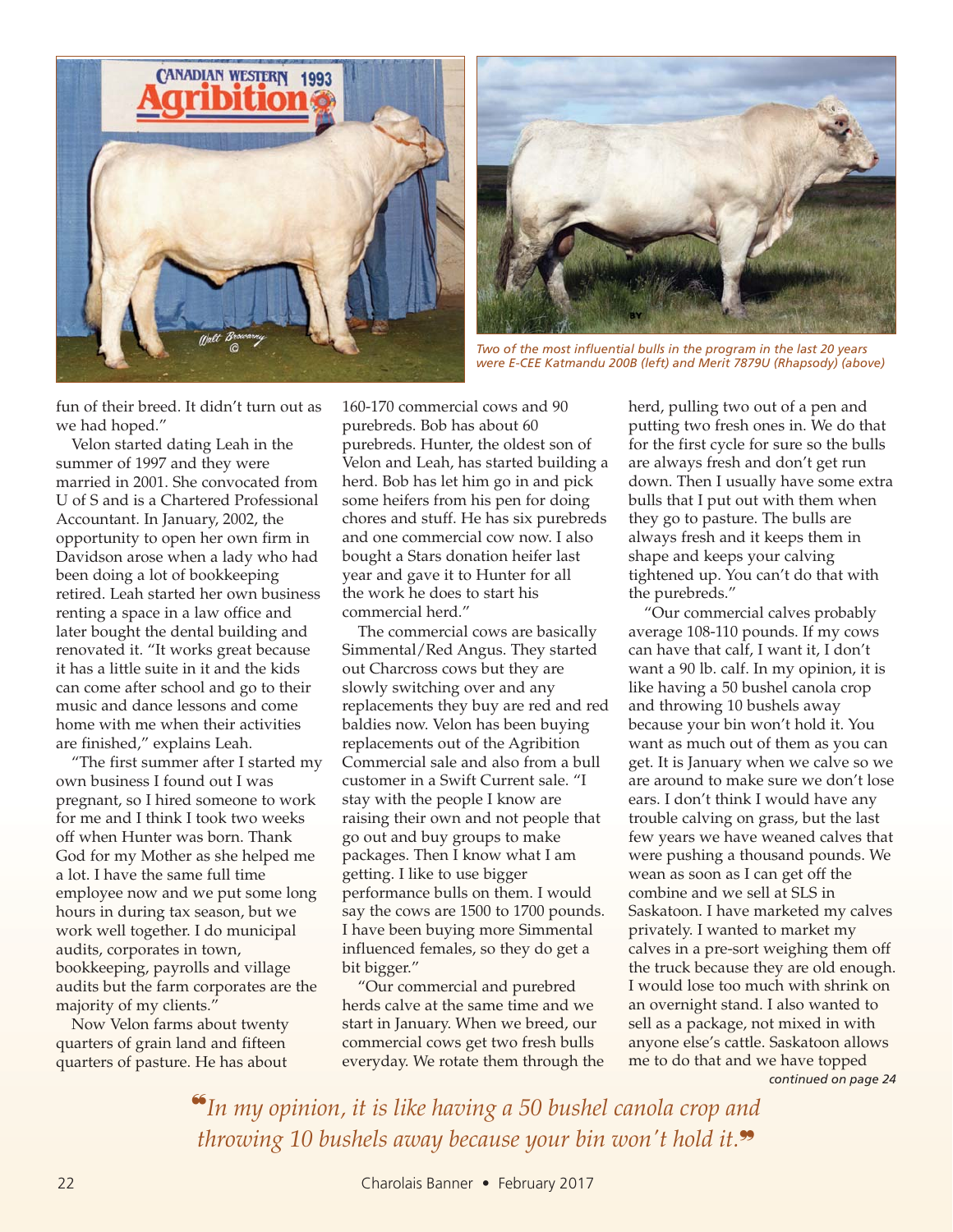

*RGP 481P – A 12 year old female that shows the soundness and udder quality in the herd. She is out of a Katmandu daughter.*

their sale for that day. We may keep smaller or later cattle or twins and feed them to finish. Those are the ones you make the most money feeding anyway."

"We used to finish all of the calves here. The way the markets have been with calf prices so high, it just hasn't been worth feeding them. I know what these calves will do. I think anybody that sells bulls should have to fatten and market them once in their life. They should see what they rail and what they get in return. I think it might change some guys' opinions on what they want to raise."

Palmers used to sell their bulls privately. They sold some through Regina Bull Sale and some through the SCA sale in Saskatoon. They sold some in a sale in Cereal, Alberta, with George Anderson for four or five years. He took the black bulls and Palmers took the whites. When they started their own sale, some of those customers have continued to be customers by traveling to the sale.

"We don't buy a lot of females, maybe one or two a year. We keep our own replacements. We used to do a lot of A.I.ing, but we have moved away from that. We have our own bulls that walk and for the most part the bloodlines that we use are exclusive to us. There isn't a whole lot of it out there."

"We completed our fifth sale in 2016 and I will never go back to not having one. It just saves so much time. It is a

little stressful at the time, with the weather and wondering if anyone is going to show up, but it is so much better. We don't sell any bulls after the sale. We probably could sell one or two more but I just refuse. If people want something from here they have to be here on sale day."

ten days old. I have a little chute that has a scale under it where I can clamp the head down to dehorn. I don't record the commercial weights, but lots of times when you are pushing a calf up we like to guess at their weight. When you look at the scale, we are often surprised."

"Our cows stay out in pastures until pretty much Christmas. When we bring them home they get vaccinated and ready for calving. Our purebred and commercial cows run together in the winter. If they can't hold their own with the commercial cows, they shouldn't be here. They stay separate in the summer so the bull power is sorted, but in the winter they are together."

"The get Scourguard, Ivomec and IBR once a year a year at Christmas. We switched over to using a live vaccine on all our cows, which you aren't supposed to be able to do. Once they have been vaccinated open, you can vaccinate them as a bred for IBR. My vet talked me into trying this about ten years ago and we haven't

❝*I think anybody that sells bulls should have to fatten and market them once in their life.*❞

"We used to show a little bit but I didn't really enjoy it. I like going to the shows but I didn't really enjoy the hours you have to spend getting them ready. I like the cattle, but I like the way we do it now. When I was on the road we used to do all the summer shows and I didn't have to miss school. We went to Davidson, Hanley, Buffalo Days, Swift Current and Prince Albert. Everything has gotten so much bigger and busy. When I first came here we only farmed 3000 acres and it was half and half. You had time to do other things, it isn't like that now."

"All of our calves get weighed when they are born - commercial and purebred. Everything goes through the barn and before they leave they have been weighed, tagged, dehorned, vaccinated and castrated. We have enough buildings here that if it is really cold they can stay in somewhere until they are a week or

had any trouble. We make sure all of our replacement heifers are done before we put the bulls in with them. Anything we buy gets vaccinated with a non-live vaccine when they get here and we write it down on the board to vaccinate that animal with live before the bulls get turned out."

"When we process, I give all of the needles myself. Quite a few years ago, we had a guy working on the other side of the chute and about an hour later I looked at my empty bottles and his, and he only had about half as many as me. We had one of those guns that was self loading and his was buggering up and squirting back in the bottle. Ever since then, we threw those guns away and we use single needles and give them all. We have our chute setup beside a little shed with a sliding window and there is a table and a heater inside in case it's cold and that is where the kids are. *continued on page 26*